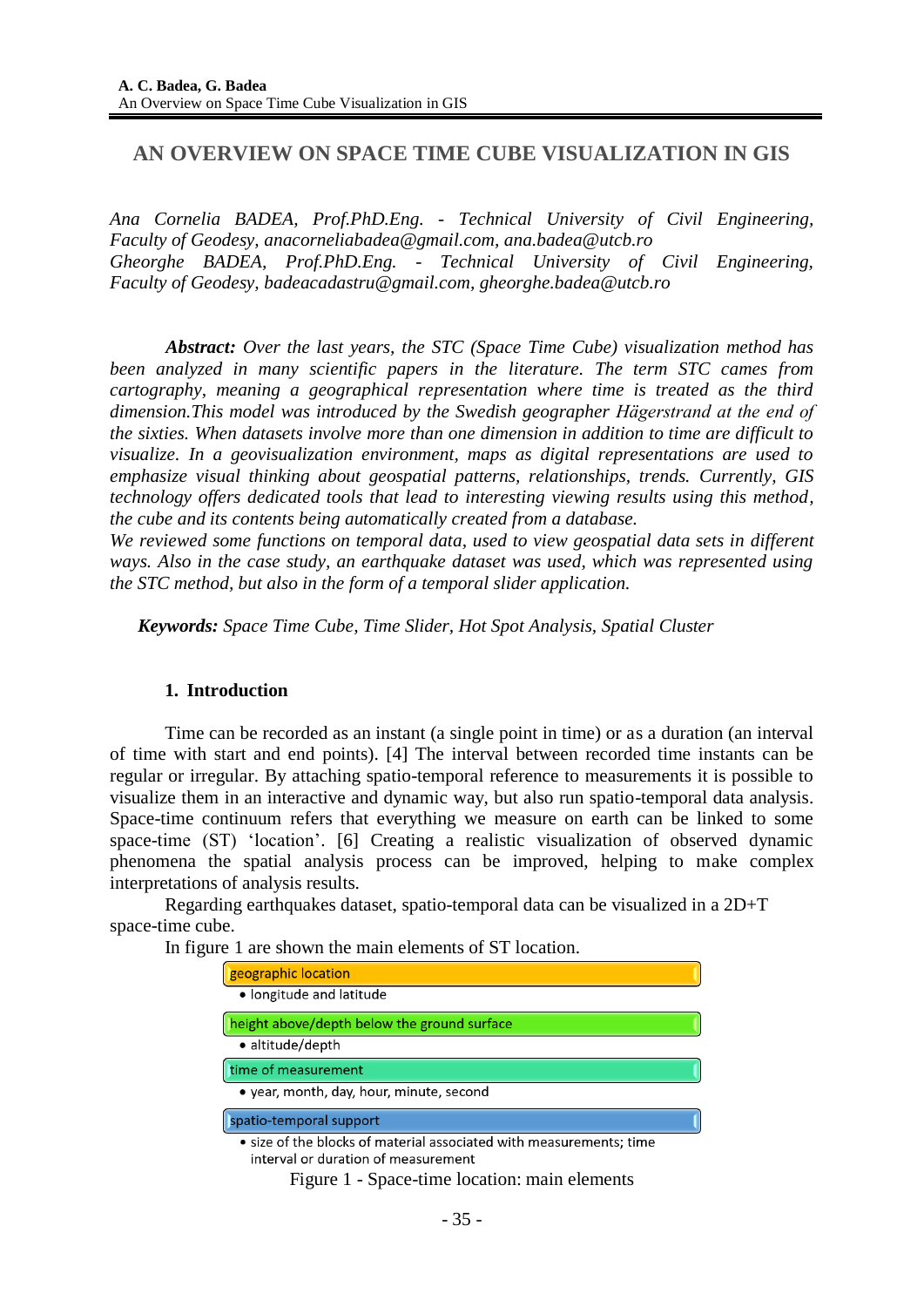As Space Time Cube (STC) philosophy, it needs to be mentioned that time geography sees space and time as inseparable parts, which can visually be well represented by the STC. The cube's horizontal plane represents space, and the vertical axis represents time. [8]

As previous research efforts and the use of this method, we can highlight the ones in Figure 2 which constitute a relevant synthesis in this respect.

| Case study<br><b>Elements of</b><br><b>STC</b> | Geographically<br>related events                   | Movement of<br>individuals or<br>groups of<br>individuals | Eye-<br>movement<br>data             | Landscape<br>changes             | Animal<br>behavior<br>analysis |
|------------------------------------------------|----------------------------------------------------|-----------------------------------------------------------|--------------------------------------|----------------------------------|--------------------------------|
| Space-time paths                               |                                                    | Hägerstrand<br>(1970)<br>Kraak (2003)<br>Turchenko (2018) | Li, Çöltekin,<br>and Kraak<br>(2010) |                                  | Baas (2013)                    |
| Space-time<br>path footprint                   |                                                    | Kraak (2003)                                              |                                      |                                  |                                |
| <b>Stations</b>                                | Gatalsky,<br>Andrienko.<br>and Andrienko<br>(2004) | Hägerstrand<br>(1970)<br>Kraak (2003)                     | Li, Cöltekin,<br>and Kraak<br>(2010) |                                  | Baas (2013)                    |
| Space-time prisms                              |                                                    | Hägerstrand<br>(1970) Kraak<br>(2003)                     |                                      | Bogucka and Jahnke<br>(2017)     |                                |
| <b>Space-time links</b>                        |                                                    |                                                           |                                      | Boqucka and<br>Jahn ke<br>(2017) |                                |
| <b>STC Cell</b>                                |                                                    | Turchenko (2018)                                          |                                      | Moylan<br>(2001)                 |                                |
| Base map                                       | Gatalsky,<br>Andrienko,<br>and Andrienko<br>(2004) | Kraak (2003)                                              | Li, Çöltekin,<br>and Kraak<br>(2010) | Bogucka and Jahnke<br>(2017)     | Baas (2013)                    |
| <b>Ground slices</b>                           |                                                    |                                                           |                                      | Bogucka and J a hn ke<br>(2017)  |                                |
| Space-time grid                                |                                                    | Turchenko (2018)                                          |                                      |                                  | Baas (2013)                    |

Figure 2 - Elements of STC discussed within previous research (adapted from [9])



Figure 3 – STC Concept (according to [11])

The data structure is a three-dimensional cube made up of space-time bins with the x and y dimensions representing space and the t dimension representing time. (Figure 3) NetCDF is a file format for storing multidimensional (x, y, z, t) data in an array with x and y representing space and t representing time. The z dimension stores one or more attributes such as temperature, salinity, pressure, magnitude etc. For netCDF feature layers, the layer time is specified using a time dimension or attribute field. For netCDF raster layers, layer time is specified using the time dimension. [4]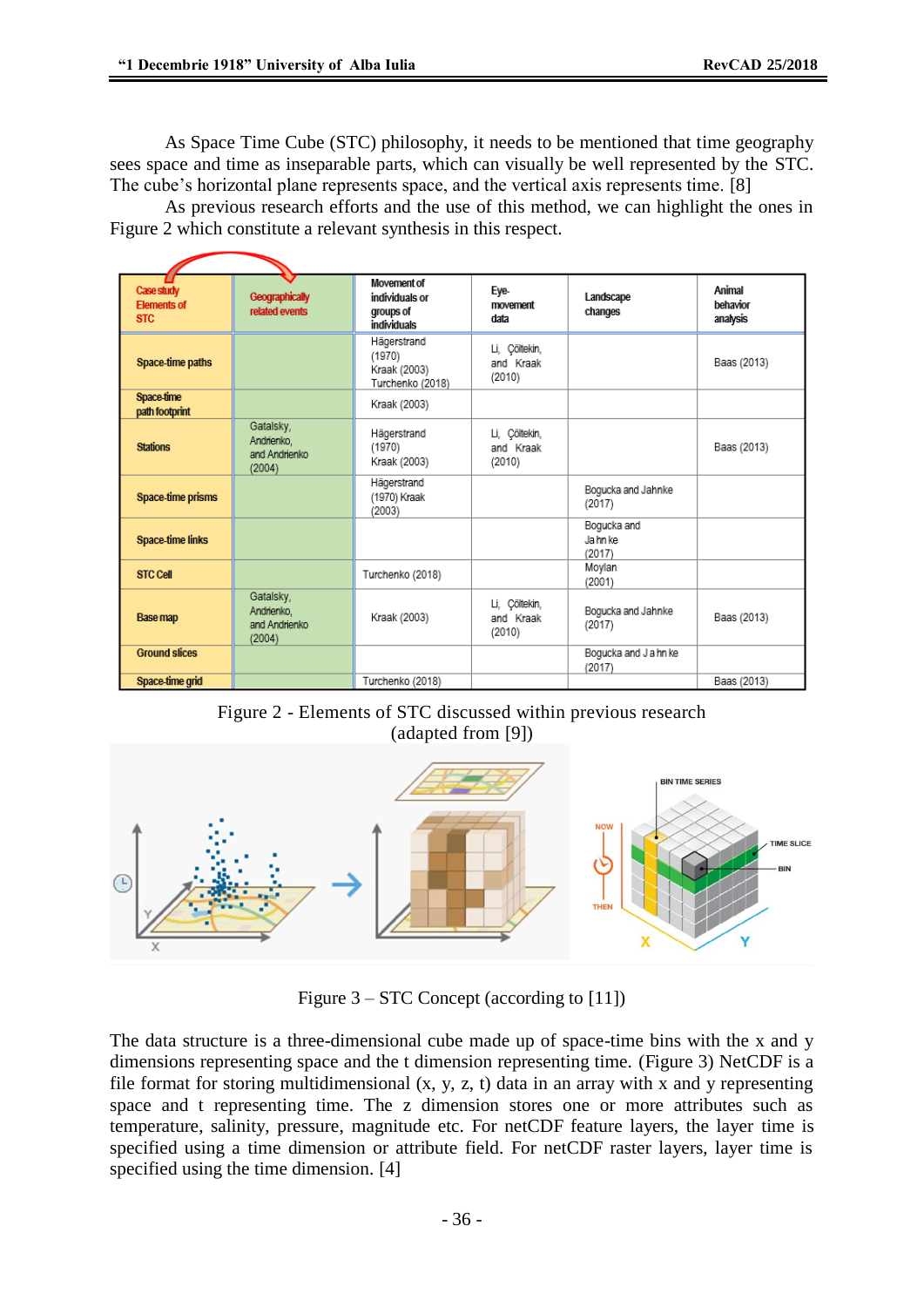The 3D space-time cube can be further explored using the time slider. According to [4], visualizing temporal data is made by the following steps:

- enabling time on a layer and configure the associated time properties (specifying the time attribute or attributes, setting the time extent etc)
- using the time slider to control visualization of the time-enabled layer by playing, pausing, stepping forward or back, setting the time step (the span between time instants that the data is visible) etc.

#### **2. Materials and Methods - Study Area and Used Software**

We chose for the study earthquakes produced in the Romanian area between 1900 and 2017, as geospatial related events that took place over time. Related data used here were downloaded from the USGS website. The attribute table associated with the layer has been processed to correspond to the definition of the date with the software requirements, and includes information about the magnitude and depth of the earthquakes.

Create STC tool (ArcGIS Pro) was used to aggregate Input Features (point type) into space-time bins and Visualize STC tool for visualizing the result. It is created a netCDF data structure (\*.nc file) by aggregating data into space-time bins. Esri developped a dedicated Add-In for ArcGIS Pro, named Space Time Cube Explorer in the purpose to display the STC by interacting with and exploring the 3D analysis results.

#### **3. Hot Spot Analysis - Mathematical Approach**

In the ArcGIS Pro Spatial Statistics toolbox are inferential spatial pattern analysis techniques including Spatial Autocorrelation (Global Moran's I), Cluster and Outlier Analysis (Anselin Local Moran's I), and Hot Spot Analysis (Getis-Ord G<sub>i</sub><sup>\*</sup>).

The Hot Spot Analysis tool calculates the Getis-Ord  $(G_i^*)$  statistic for each feature in a dataset. The resultant z-scores and p-values tell you where features with either high or low values cluster spatially. This tool works by looking at each feature within the context of neighboring features. A feature with a high value is interesting but may not be a statistically significant hot spot. To be a statistically significant hot spot, a feature will have a high value and be surrounded by other features with high values as well. The local sum for a feature and its neighbors is compared proportionally to the sum of all features; when the local sum is very different from the expected local sum, and when that difference is too large to be the result of random chance, a statistically significant z-score results (critical values). (according to [\[11\]\)](http://pro.arcgis.com/en/pro-app/tool-reference/space-time-pattern-mining/create-space-time-cube.htm)

$$
G_i^* = \frac{\sum_{j=1}^n w_{i,j} x_j - \bar{X} \sum_{j=1}^n w_{i,j}}{S \sqrt{\frac{\left[ n \sum_{j=1}^n w_{i,j}^2 - \left( \sum_{j=1}^n w_{i,j} \right)^2 \right]}{n-1}}}
$$
 (1), where  $\bar{X} = \frac{\sum_{j=1}^n x_j}{n}$ ,  $S = \sqrt{\frac{\sum_{j=1}^n x_j^2}{n} - (\bar{X})^2}$ 

The Getis-Ord local statistic is given as (1), where xj is the attribute value for feature j, wij is the spatial weight between feature i and j, n representing the total number of features. Gi\* statistic is a z-score and no further calculations are required.

As interpretation, the Gi\* statistic returned for each feature in the dataset is a z-score. For statistically significant positive z-scores, the larger the z-score is, the more intense the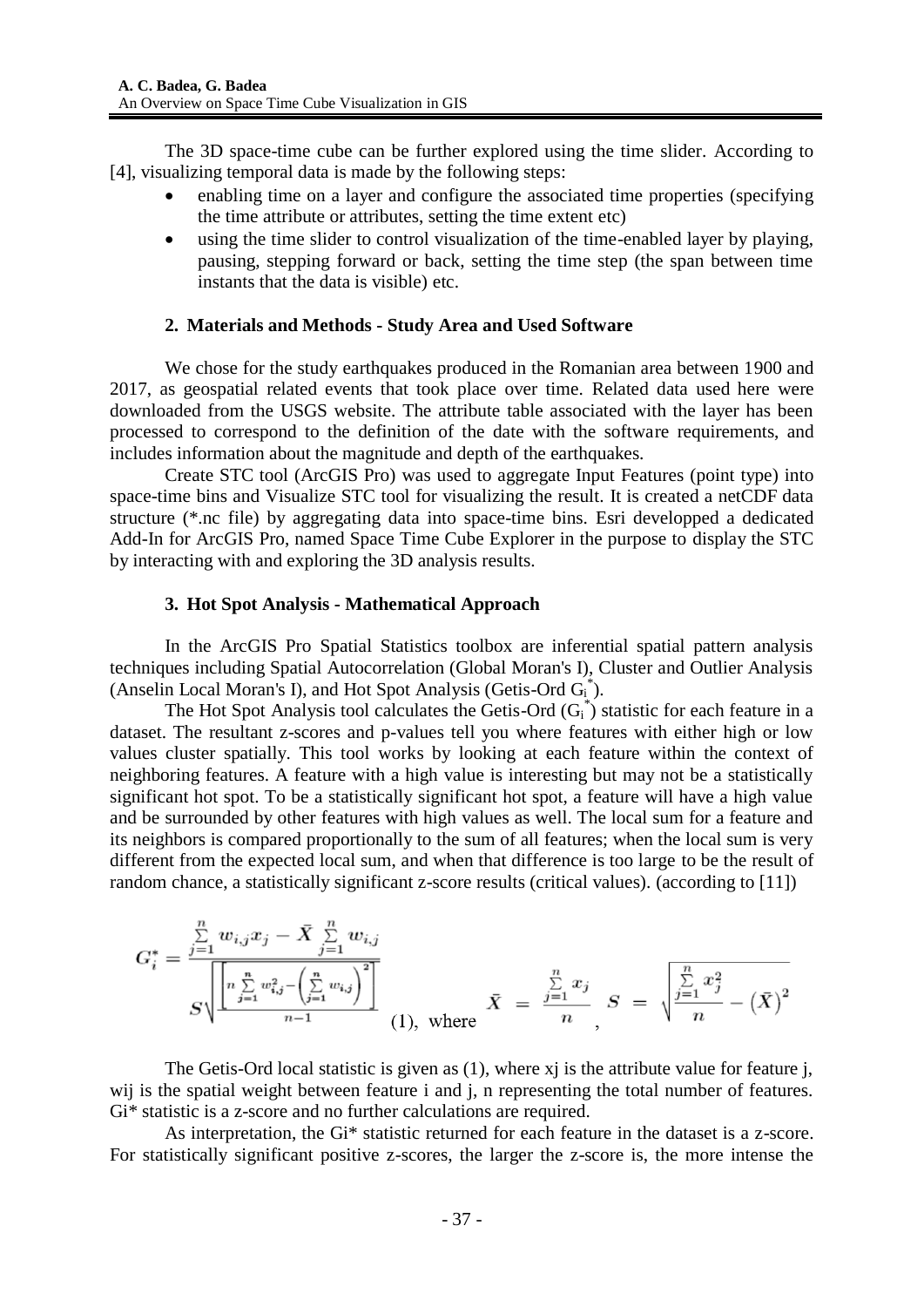clustering of high values (hot spot). For statistically significant negative z-scores, the smaller the z-score is, the more intense the clustering of low values (cold spot).



Figure 4 - Hot Spot Analysis (Getis-Ord Gi\*) in the study area (ArcGIS Online)

- p-value is a probability spatial pattern probability created by some random process. When the p-value is very small, it means it is very unlikely (small probability) that the observed spatial pattern is the result of random processes, so you can reject the null hypothesis.
- z-scores are standard deviations.



Figure 5 – Earthquakes STC based on Hot Spot Analysis and Attribute Pop-up

### **4. Analyzing STC**

The analysis is based on determining the relationship between a point and its immediate neighborhood, as spatial cluster and spatial outlier.

Local Outlier Analysis geoprocessing function identifies statistically significant clusters and outliers in the context of both space and time. This tool is a space-time implementation of the Anselin Local Moran's I statistic.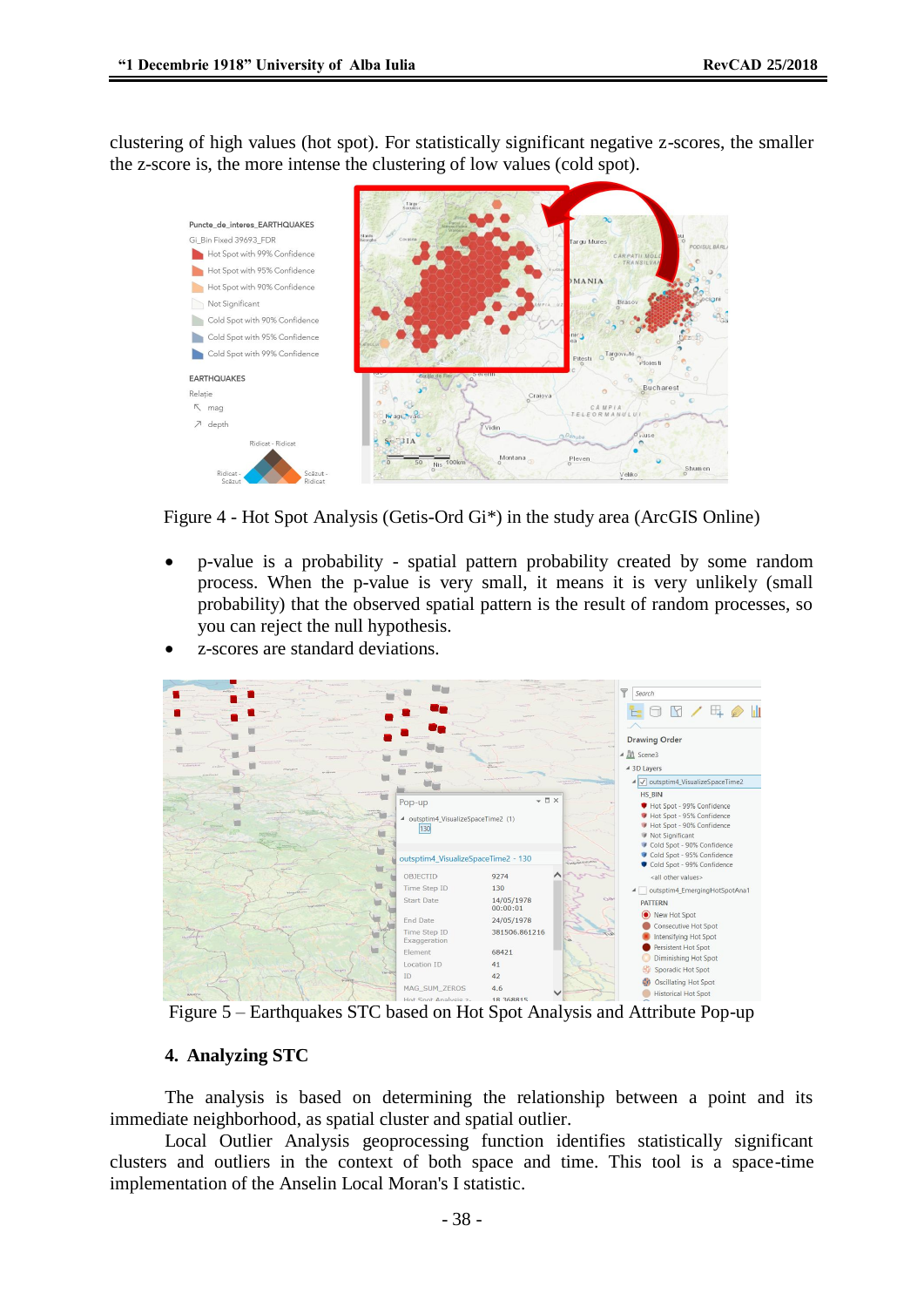The Local Moran's I statistic is given as [11]:

$$
I_i = \frac{x_i - X}{S_i^2} \sum_{j=1, j \neq i}^{n} w_{i,j} (x_j - \bar{X})
$$
 (2)

where  $x_i$  is an attribute for feature i,  $\overline{X}$  is the mean for corresponding attribute,  $w_{ii}$  is the spatial weight between feature i and j, and n is the total number of features in the following:

$$
S_i^2 = \frac{\sum\limits_{j=1,j\neq i}^{n}(x_j-\bar{X})^2}{n-1}_{(3)}
$$

The  $z_{I_i}$  is the score for statistics as in the following:

5)

$$
z_{I_i} = \frac{I_i - \mathrm{E}[I_i]}{\sqrt{\mathrm{V}[I_i]}}\mathop{\rm E{}}\nolimits_{(4), \text{ where } } \mathrm{E}[I_i] \ = \ -\frac{\sum\limits_{j=1,j\neq i}^{n} w_{ij}}{n-1}, \ \mathrm{V}[I_i] \ = \ \mathrm{E}[I_i^2] - \mathrm{E}[I_i]^2
$$

Time Series Clustering geoprocessing function is identifying significant partitions in a collection of time series, stored in a STC. The selection is made regarding the similarity of time series characteristics. According to [\[11\],](http://pro.arcgis.com/) time series have similar values in time or similar behaviors or profiles across time (increase or decrease at the same points in time). The result is a 2D map displaying each location in the cube symbolized by cluster membership and also it can include charts containing information about the representative time series signature for each cluster.



Figure 6 – Classification of Hot Spot vs Cold Spot in ArcGIS Pro (a); Relationship of a location in a Neighborhood Context: Spatial Cluster and Spatial Hot Spot (b) (adapted from

[10])



Figure 7 – Local Outliers Analysis and Space Time Clustering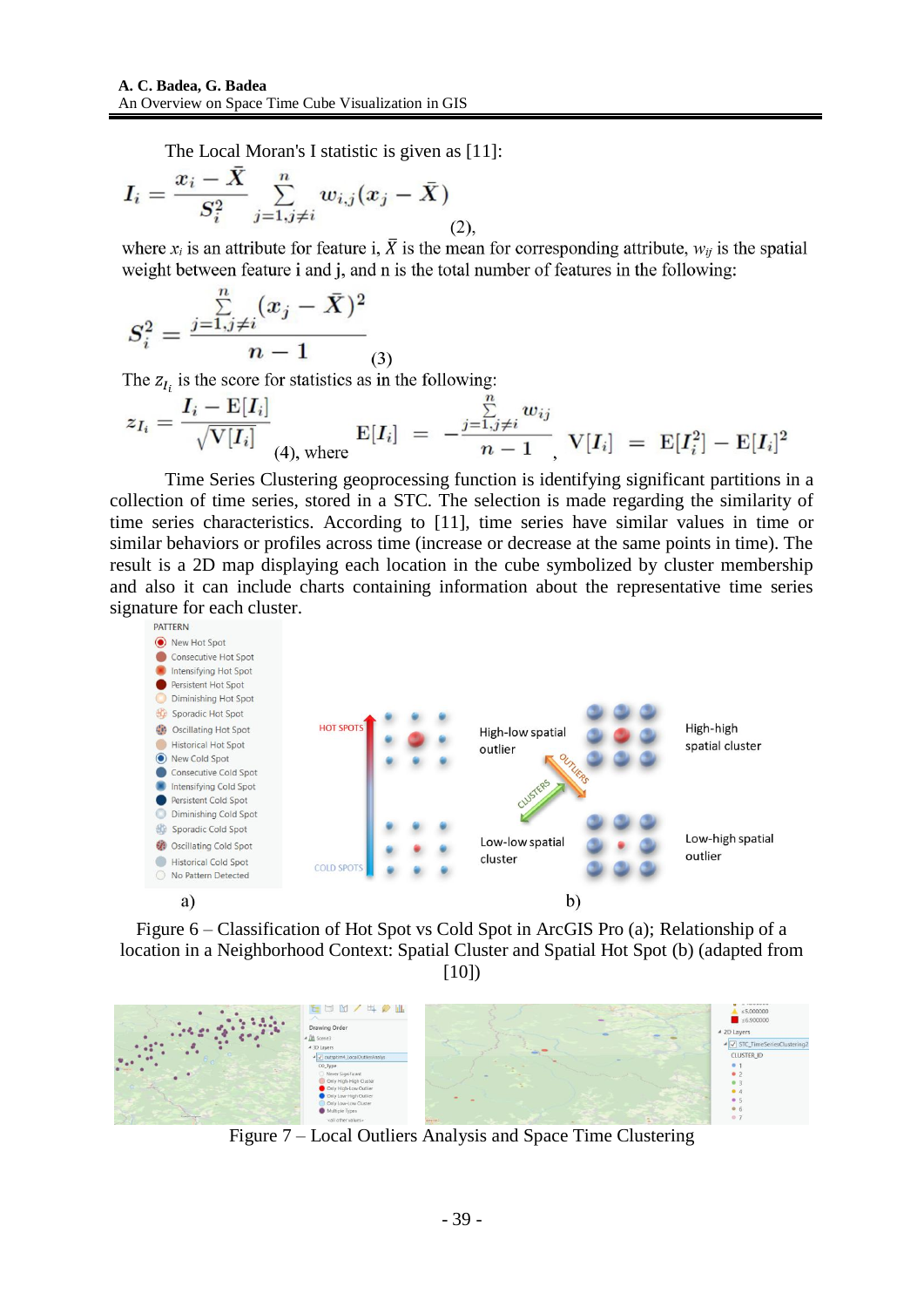

Figure 8 – Functions as a Geoprocessing Model

### **5. Comparison of Space Time Cube with Bivariate Map Visualization**

A bivariate map (Figure 9) displays two variables on a single map by combining two different sets of graphic symbols or colors, being an important technique in cartography, as a variation of simple choropleth map that portrays two separate phenomena simultaneously. The main objective of a bivariate map is to accurately and graphically illustrate the relationship between two spatially distributed variables more effectively than a side-by-side comparison of the corresponding univariate maps. (according to [12])

Taking our example of magnitude and depth variables simultaneously, depth could be given a colour scale of white to red, and magnitude from white to blue. Then an area with low magnitude and low depth would be white, high magnitude and low depth would be blue, high magnitude and high depth would be dark brown, while low magnitude and high depth would be red. The human eye can quickly see potential relationships between these variables.

Data classification and graphic representation of the classified data are two important processes involved in constructing a bivariate map. The number of classes should be possible to deal with by the reader. A rectangular legend box is divided into smaller boxes where each box represents a unique relationship of the variables.





#### **6. Conclusion**

Time is a relevant dimension in different types of geospatial visualizations and analyses.[3] The temporal aspect highlights when to the where and what of data, emphasizing changes over time.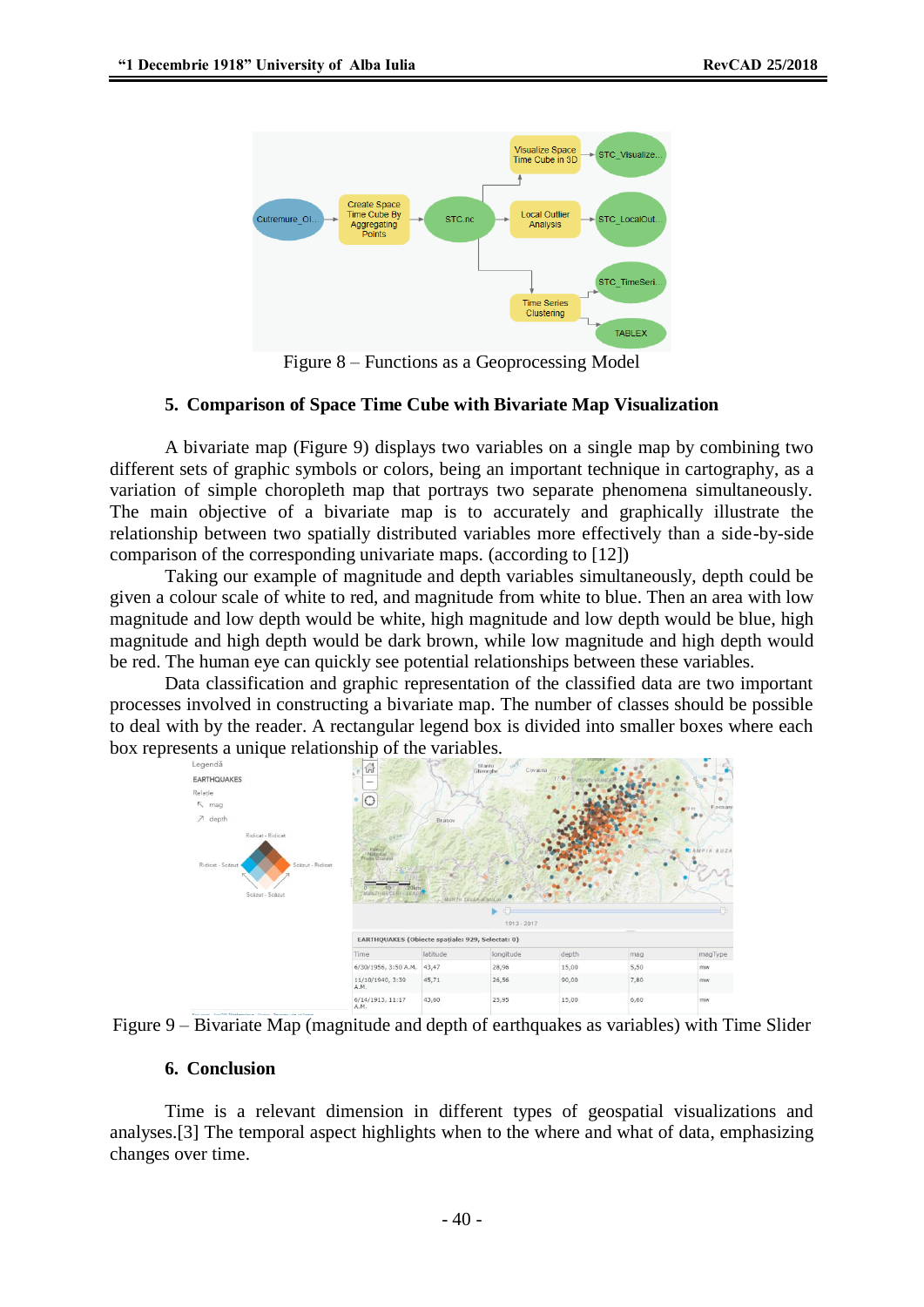The 2D map in Figure 9 highlights the earth locations as well as visual informations regarding magnitude and depth. In Figure 10, the same information is represented in the STC, correlated with criteria from Figure 11.



Figure 10 – STC by Earthquakes Magnitude

The 2D map provides a good overview of the earthquakes in the study area, and the points of interest are clearly indicated. However, there is no information of time, except inserted time slider. ([1], [2]) The STC does give immediate insight into the relation between space and time [5], although the cube"s spatial overview might be a little less clear than the map view, but the overall phenomena character is better preserved because locations and time are implicit.

ArcGIS Pro is allowing to exploit the space and time aspects of your data, answering questions like "is there an emerging hot spot?", or "are there any anomalies?". [13] It has the added advantage of visualising results in 3D. It is not about predict earthquakes, it is just a perspective on how to review the data in ArcGIS Pro.

Finding a proper resolution for the STC is based on the criteria emphasized in Figure 11.



Figure 11 – Criteria for Creating a STC (adapted from [7])